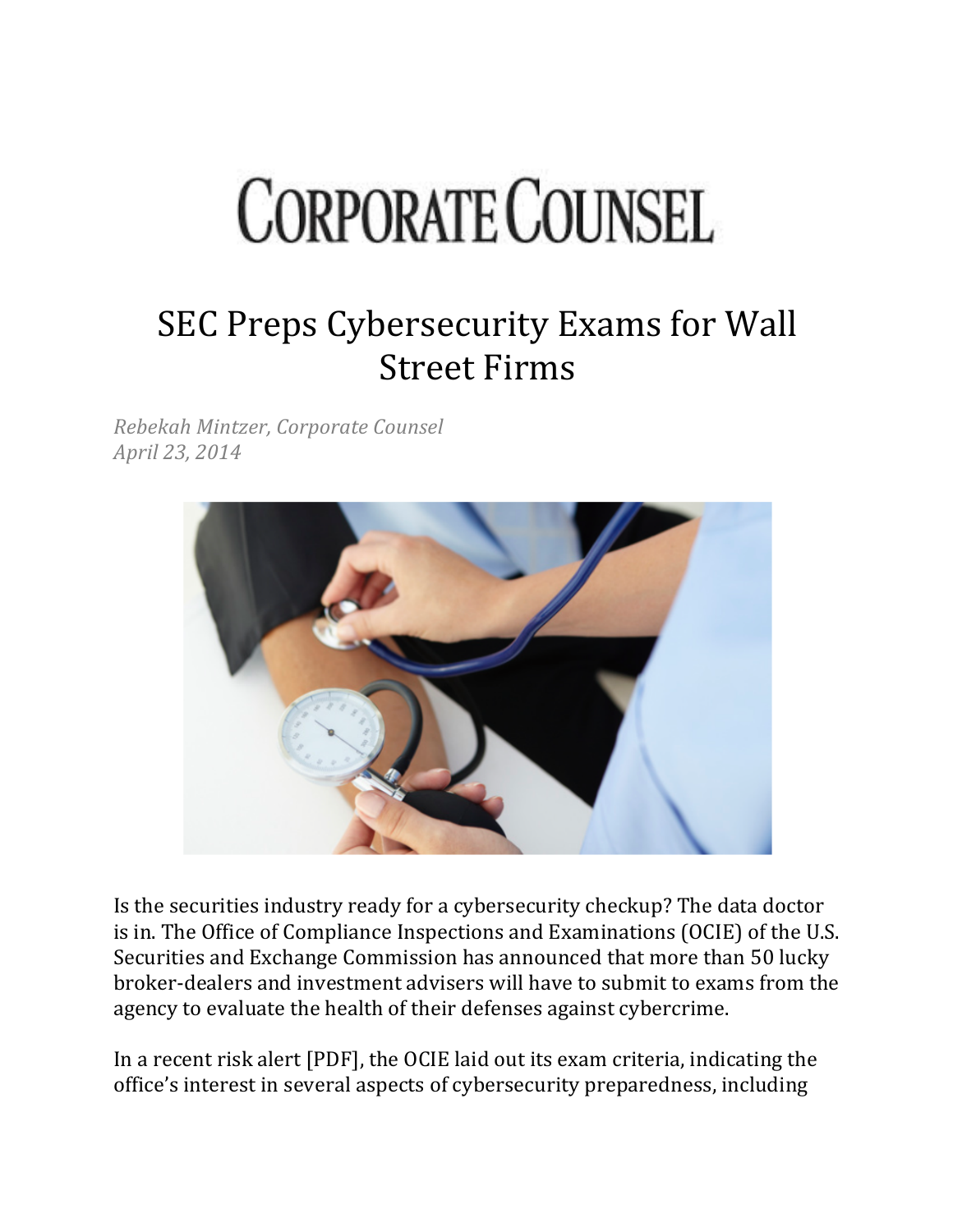company policies, remote customer access and breach-detection systems. The move, one of several that the SEC has made in the cybersecurity area, underscores the abundance of cyberthreats at work in the financial sector.

The decision to examine cybersecurity practices in this part of the securities industry didn't come out of thin air. "I'm not surprised at all," Tracy Gerber, a comanaging shareholder at Greenberg Traurig's offices in West Palm Beach, Fla., told CorpCounsel.com. "There's been increasing regulatory focus on the cybersecurity issue for sometime now."

The SEC held a roundtable on cybersecurity in March, and in 2011 it issued informal guidance on disclosures in relation to cyberrisks and incidents. There are no formal cybersecurity guidelines from the SEC or the Financial Industry Regulatory Authority, which Gerber believes is likely because both the technology and threats have evolved quickly. However, she thinks there may be some formal guidelines on the horizon—while noting that a broader approach based more on guidance and less on hard rules would be the better way for agencies to go because business needs and risk profiles vary.

"Every firm is different," she said. "Firms cater to different types of clientele that have different types of usage of online services, and firms need to have the flexibility to tailor the way they address cybersecurity threats to their business."

The examination criteria issued by the OCIE covers a lot of ground—and provides a set of parameters for broker-dealers and investment advisers to look at while planning and evaluating the safety of their data systems. The exam asks about firms' identification of cybersecurity risks, including questions about network mapping and the frequency of risk assessments. It asks how networks are protected, including whether they conform to the framework recently released by the National Institute of Standards and Technology (NIST) [PDF], how the firm handles threat detection, and the level of risk posed by fund transfers and third-party vendors.

With all of the sensitive data that securities firms handle every day, said Gerber, there are bound to be dangers, whether these are insider threats, hackers or outsiders who would use customer data to swipe someone's identity.